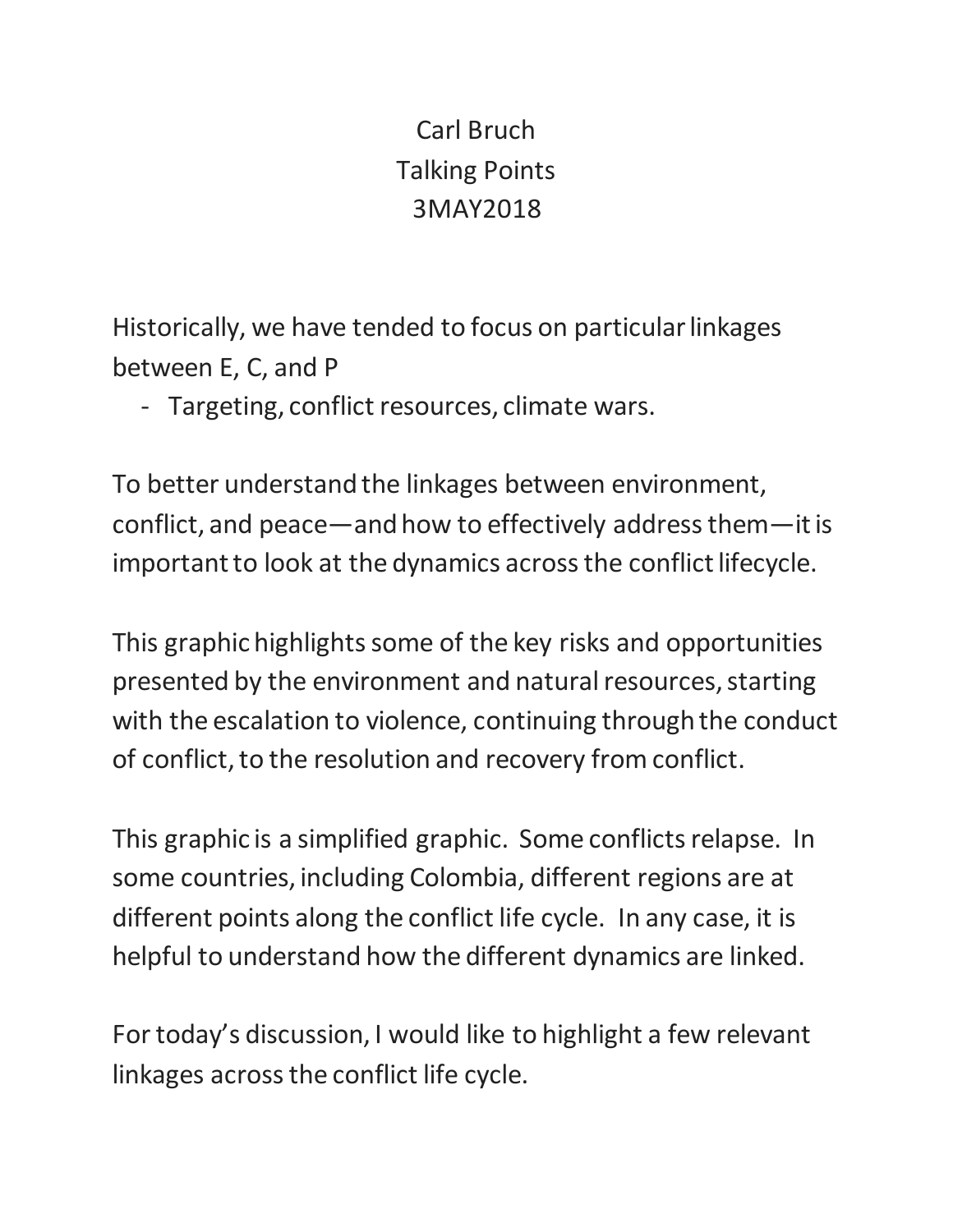Conflict causes

- Scarcity and degradation, abundance (resource curse), identity
- The role of climate change in Syria's civil war is complicated. A propos of today's discussion, though, rural-to-urban migration was a substantial factor in the conflict cause.
	- o Key observation: quality of institutions and governance is key for mediating whether there is conflict

## ECW

- Intentional targeting of the environment
	- o Protected areas (e.g., in Georgia)
	- o Forests (e.g., Viet Nam)
	- o Marine environment (e.g., 1990-91 Gulf War)
- Secondary effects on the environment, especially associated with survival strategies
	- o E.g., Virungas (Rwandan refugees)
- Breakdown of governance
	- o Leads to widespread destruction of wildlife (Rwanda, Mozambique)
- Most conflicts happen in protected areas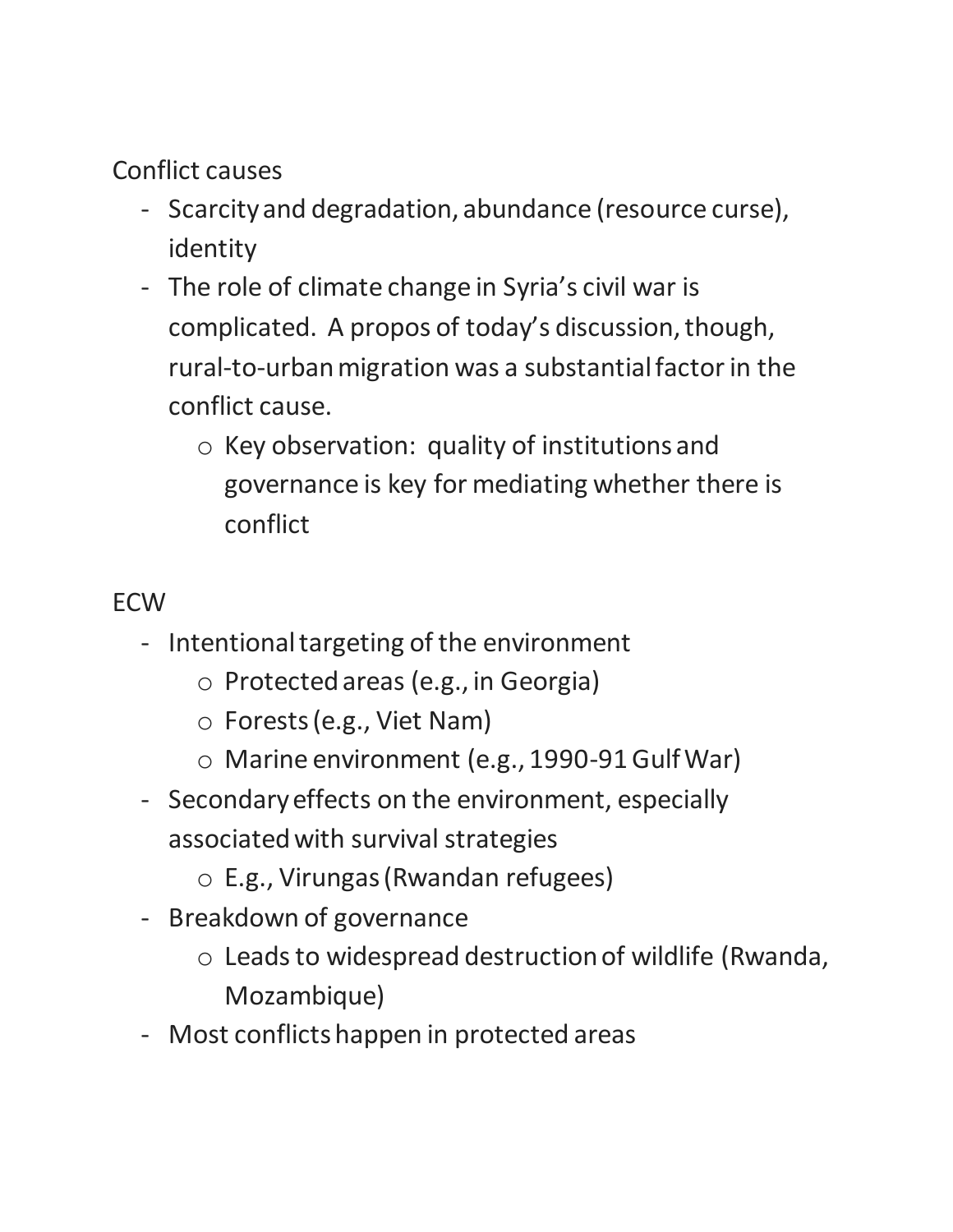o Of the 45 fragile states listed by OECD in 2011, 91% contain transboundary waters or globally significant biodiversity hotspots.

Conflict resources

- A range of biological resources: inc. elephant ivory, timber, bushmeat, charcoal

Peace agreements

- Peace parks (e.g., in Cordillera del Condor btwn Peru and Ecuador)

Post-Conflict recovery

- Return migration (when we talk about migration, we often focus on out-migration)
- DDR: park rangers
- Livelihoods (parks; value chain put less pressure on raw commodities)

Integration of Biodiv, Conflict, and Migration

### SDGs

- Peace / conflict difficult, but incredibly important Aichi

- Expand upon *Strategic Goal B: Reduce the direct pressures on biodiversity and promote sustainable use*